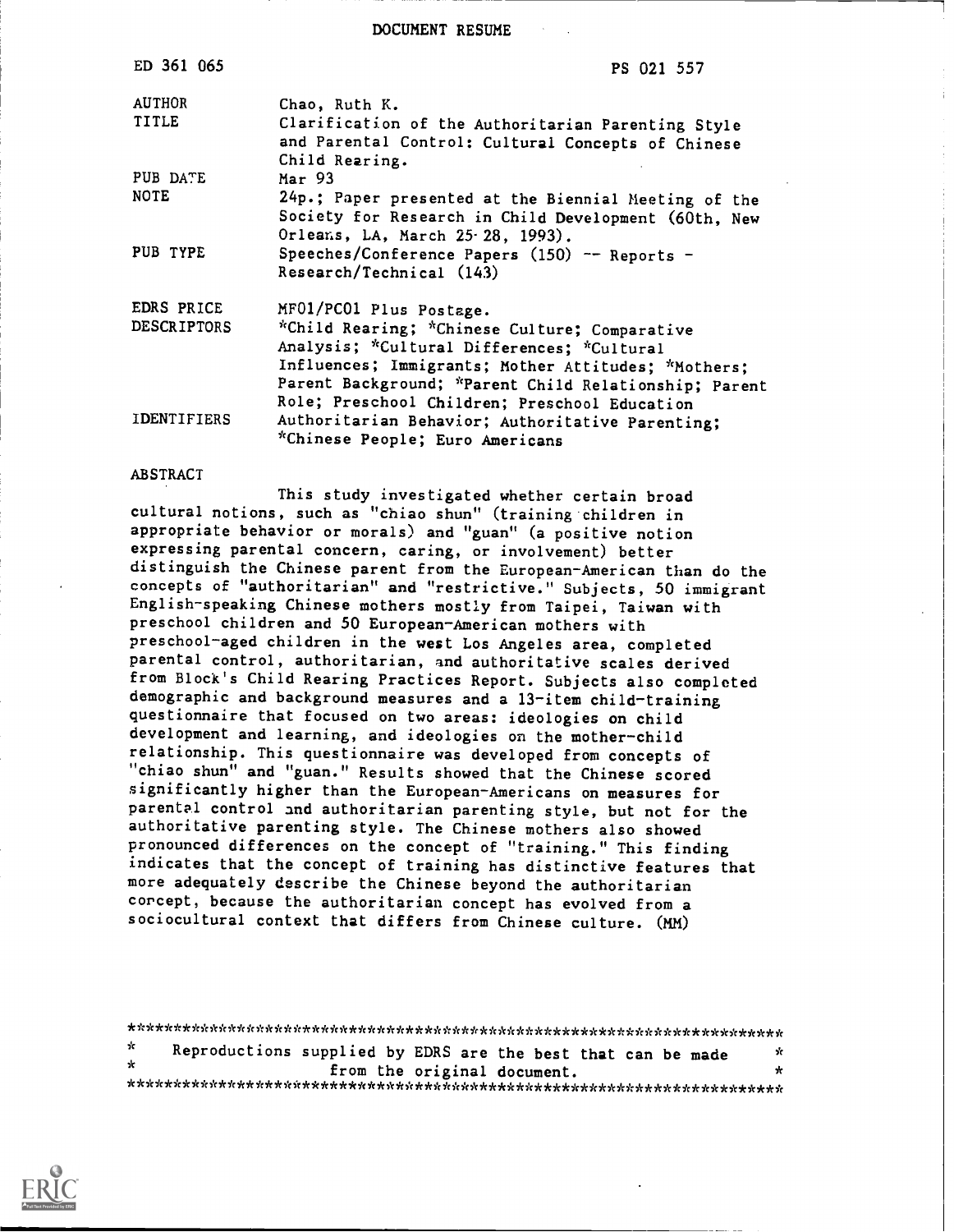U.S. DEPARTMENT OF EDUCATION Office of Educational Research and Improvement EDUCATIONAL RESOURCES INFORMATION CENTER (ERIC)

This document has been reproduced as<br>feceived from the parson or organization<br>originating it

1

- [] Minor changes have been made to improve<br>reproduction quatity
- $\bullet$ Points of view or opinions stated in this docu<br>ment: do: not: necessarily: raprasent: official<br>OERI position or policy

 $\bullet$ 

Clarification of the Authoritarian Parenting Style and Parental Control:

Cultural Concepts of Chinese Child Rearing

Ruth K. Chao

University of California, Los Angeles

Paper Presented at the 60th Anniversary Meeting of the Society for Research in Child Development New Orleans, Louisiana (March, 1993)

PERMISSION TO REPRODUCE THIS MATERIAL HAS BEEN GRANTED BY  $K.C$ hao

TO THE EDUCATIONAL RESOURCES INFORMATION CENTER (ERIC)."



2

# **BEST COPY AVAILABLE**

 $\bar{1}$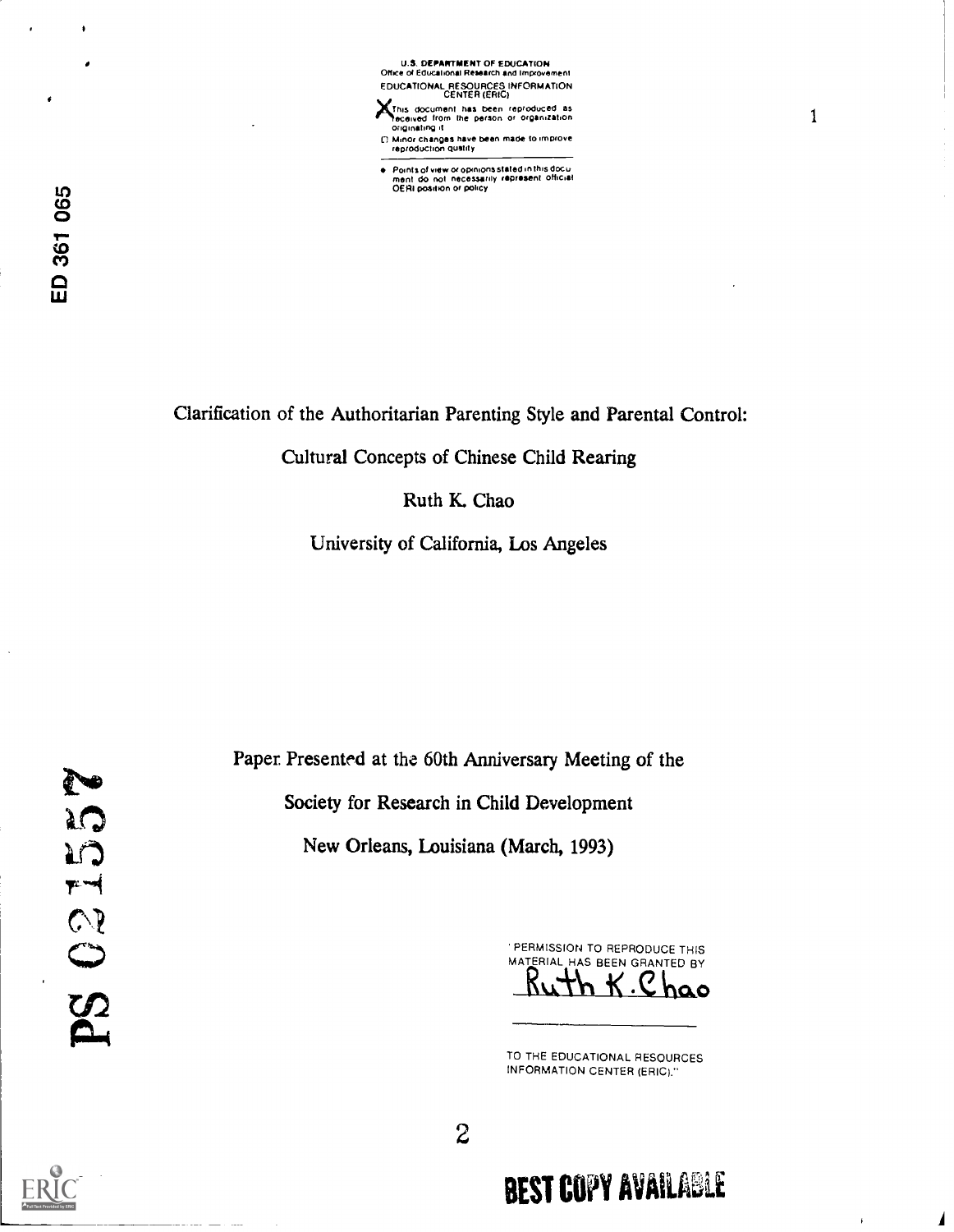2

Clarification of the Authoritarian Parenting Style and Parental Control:

Cultural Concepts of Chinese Child Rearing

This study proposes that the concepts often used to describe Chinese parenting (i.e., "authoritarian", "controlling", or "restrictive") have been rather ethnocentric and misleading. Scoring high on "authoritarian" and "controlling" may have entirely different implications for Chinese than for European-Americans due to their different cultural systems. These concepts are embedded in a cultural "tradition" for European-Americans that Chinese do not necessarily share. While the focus of this study is on the Chinese, this review of the research has been broadened to include Asians in general since Chinese have some commonalities with Japanese, Koreans, Vietnamese, etc. (i.e., similar values around Confucius principles such as respect for elders, emphasis on the family). Descriptions of Chinese parenting present somewhat of a paradox, particularly for predicting children's school achievement: The study by Dornbusch, Ritter, Leiderman, Roberts, and Fraleigh (1987) provides an explicit example of this paradox. They asked high school students (i.e., African-, Mexican-, Asian-, and European-American) to score their own parents according to the three parental control styles originally derived by Baumrind (1971)-- "authoritative", "authoritarian", and "permissive". The Asian student sample rated their parents higher on the authoritarian style (i.e., reflecting unquestioning obedience to parents), and lower on the more "optimal" authoritative style (i.e., reflecting parental expectations for mature behavior and encouragement of open two-way communications between parents and children), the opposite of the European-American

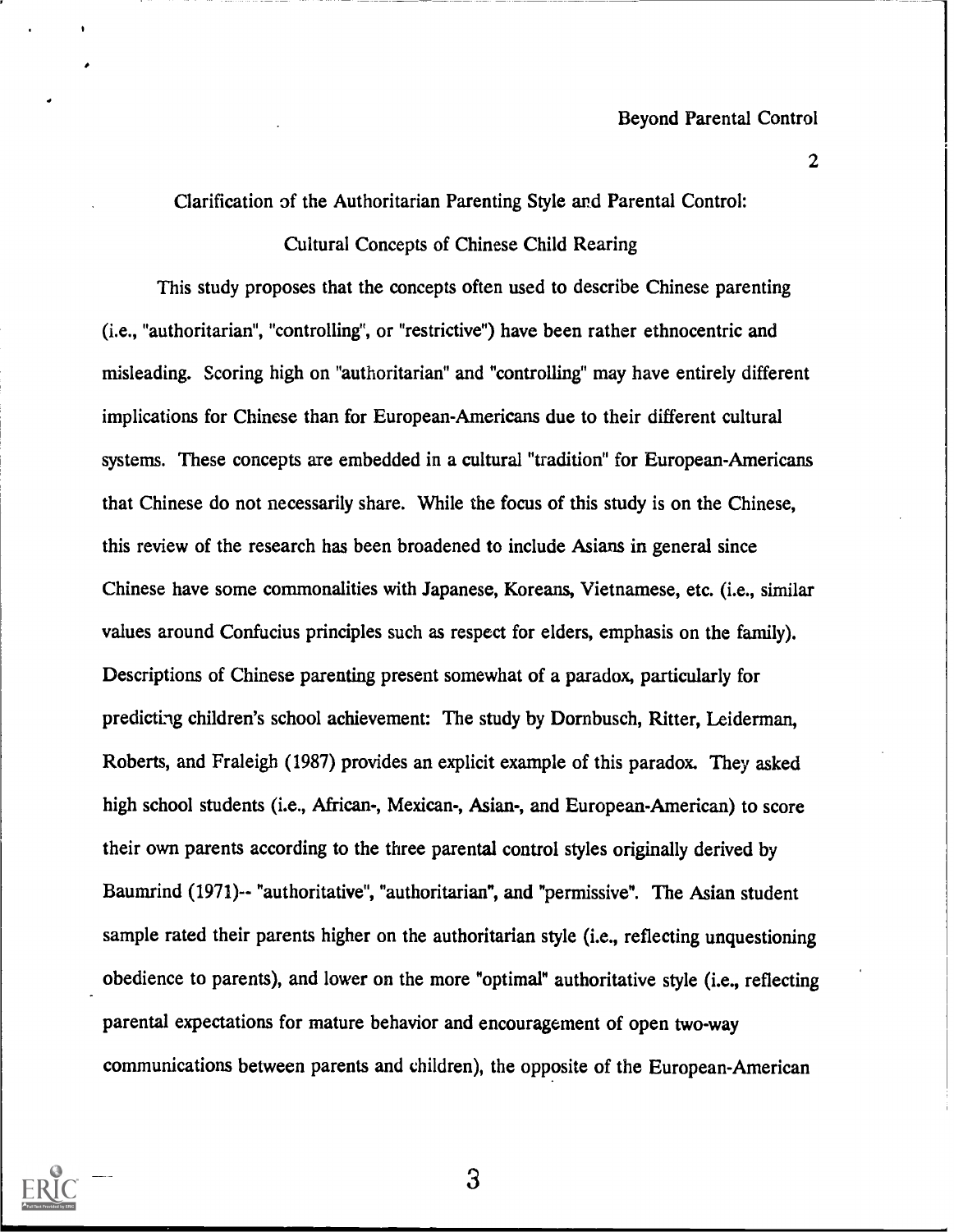student sample. Therefore, across the sample as a whole, Asians were the highest on the authoritarian parenting style, but they had the highest grade point averages. Dornbusch et al. concluded that, "Asian children in our public schools cannot be adequately explained in terms of the parenting styles we have studied".

In a large follow-up study to Dornbusch et al. (1987), Steinberg et al. (1992) proposed, as a resolution to this paradox, these parenting styles as well as parental influences were not appropriate predictors of school success for Asian youngsters. They found that the parental influences were effective in predicting school success among White and Hispanic youngsters, whereas the peer influences were more effective for Asian youngsters. For these researchers to stress the peer influence is important and informative. However, to conclude that Asian parental influences are not as important for predicting school success may be too hasty. Instead, this paradox may be explained by the fact that the parenting concepts, "authoritarian" and "restrictive", are not very relevant for Asians, although they may be important for understanding European-American parenting. Indeed, these concepts are more pertinent to American parenting, or of American values in which "strictness" is sometimes equated with manifestations of parental hostility, aggression, mistrust, and dominance (Kim & Choi, in press; Rohner & Pettengill, 1985). For Asians, parental obedience and some aspects of strictness may be equated with parental concern, caring, or involvement. For instance, as Tobin, Wu, and Davidson (1987) explain, the notion of "guan" for Chinese means literally "to govern", but guan has a very positive connotation in China because it can mean "to care for" or even

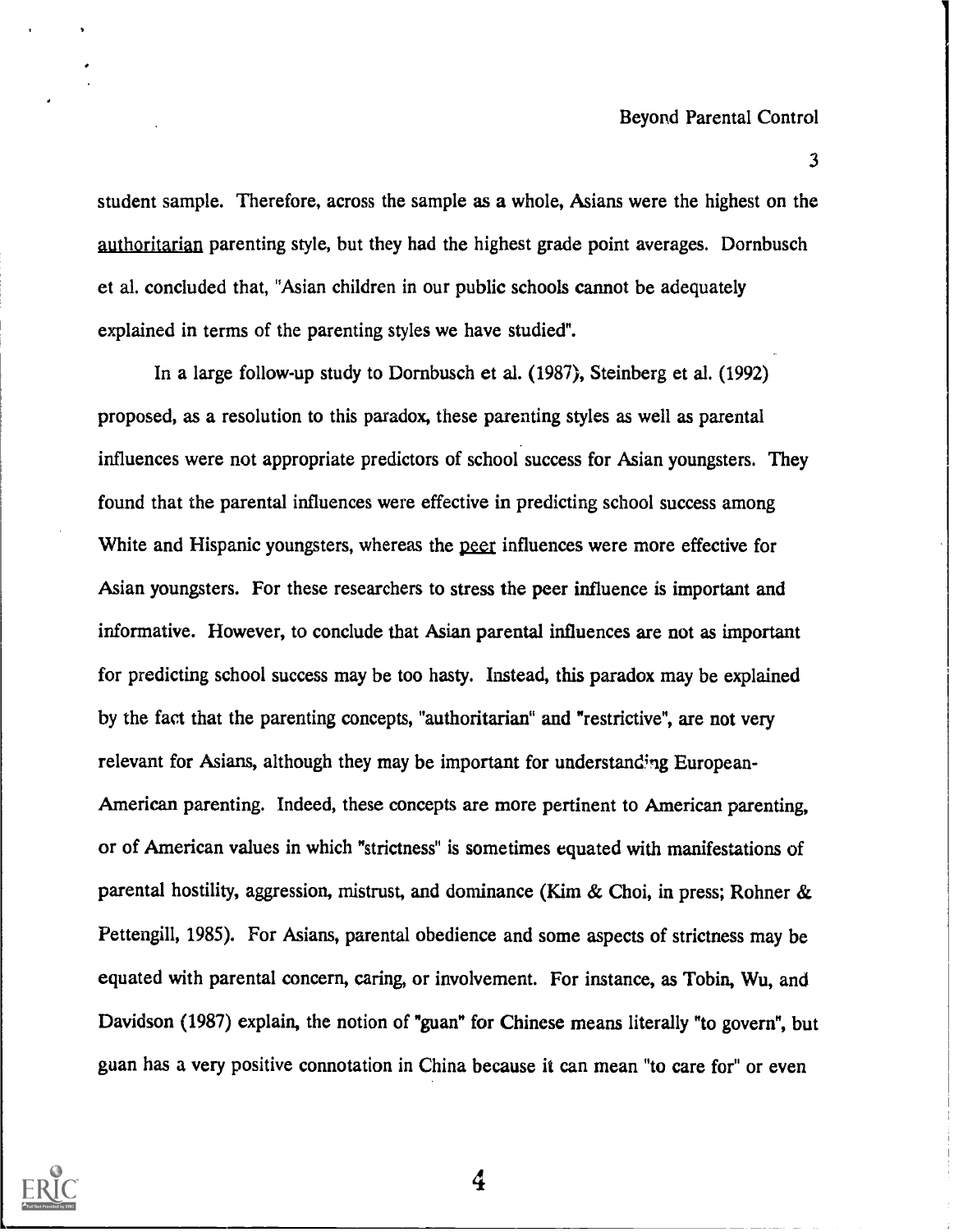4

"to love" as well as "to govern". Therefore, Tobin et al. (1987) clarify that parental concern, care, and involvement are synonymous with a firm control and governance of the child. Thus, the concepts of "authoritarian" and "restrictive" may have very different implications when considered in light of the culture, and may not be as useful for understanding Asian parenting. Therefore, this study offers an alternative concept (i.e., "chiao shun" or "training") derived directly from an appreciation of Asian culture.

Often, the term "child training" has been used synonymously for "child rearing" by many East-Asian scholars (Ho & Kang, 1984; Wu, 1985). "Chiao shun" is a Chinese term that contains the idea of teaching/educating children in the appropriate or expected behaviors or morals. Wu and Tseng (1985) stress that a central part of training focuses on the ability of children to perform well in school: "In the family, Chinese parents pay special attention to training children to adhere to socially desirable and culturally approved behavior. One way to measure the success of parental intervention is the ability of children to perform well in school" (p. 11).

Training children also involves an immense devotion and sacrifice on the part of the mother. In the child's early years, the mother provides an extremely nurturing environment for the child by being physically available, and by promptly attending to the child's every need (Wu, 1985; Young, 1972). When children reach school age, the mother provides the support and drive for them to achieve in school, and to ultimately meet the societal and familial expectations for success. This training then takes place in the context of a supportive, highly involved, and physically close mother-child relationship.

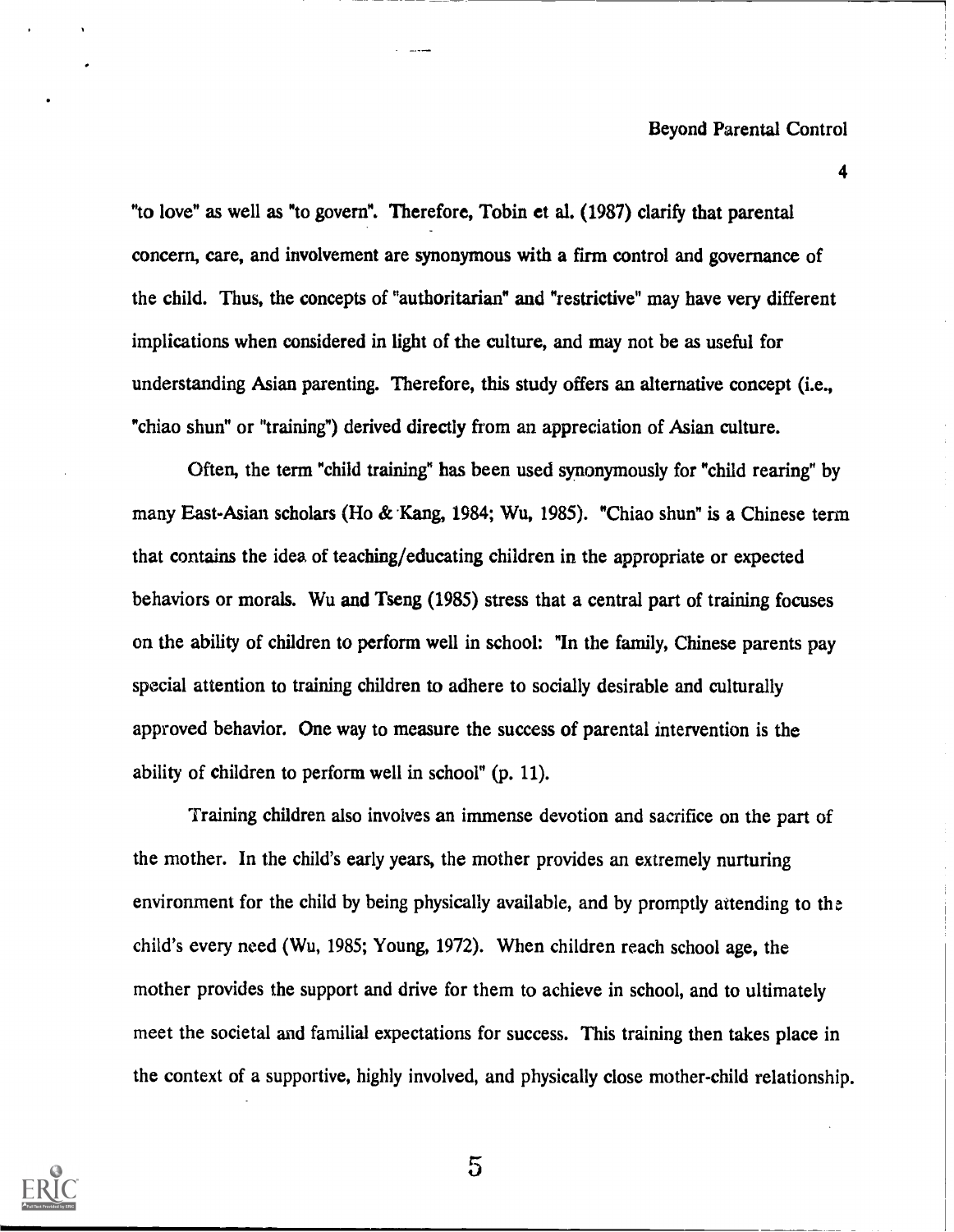5

To explain Chinese- or Asian-American school success using Baumrind's (1971) parenting styles would not be adequate because Baumrind's conceptualizations are specific only to European-American culture, or European-American individuals . Other indigenous concepts capturing parenting style must be offered and also tested for their relevancy to Chinese or Asian culture. Therefore, this study investigated whether other important broad cultural notions, such as "chiao shun" and "guan", distinguish the Chinese from the European-Americans beyond the concepts of "authoritarian" and "restrictive". The following hypotheses were tested: (1) Immigrant Chinese mothers score significantly higher than the European-American mothers on the standard measures of parental control as well as authoritarian parenting style; (2) however, in addition, the Chinese also score significantly higher on the Chinese child rearing ideologies; and (3) after taking into account, or controlling for, both groups of mothers' parental control scores and their scores on the authoritative and authoritarian measures, the Chinese score significantly higher than the European-Americans on the Chinese child rearing ideologies reflected by the notions of "chiao shun" and "guan".

#### Method

#### Sample

Fifty immigrant Chinese mothers mostly from Taipei, Taiwan were recruited from preschools in the greater Los Angeles areas. All of the Chinese mothers immigrated here as adults (i.e., 19 years was the youngest age at immigration). These mothers were English-speaking, upper middle class, and fairly well educated with at least a bachelor's

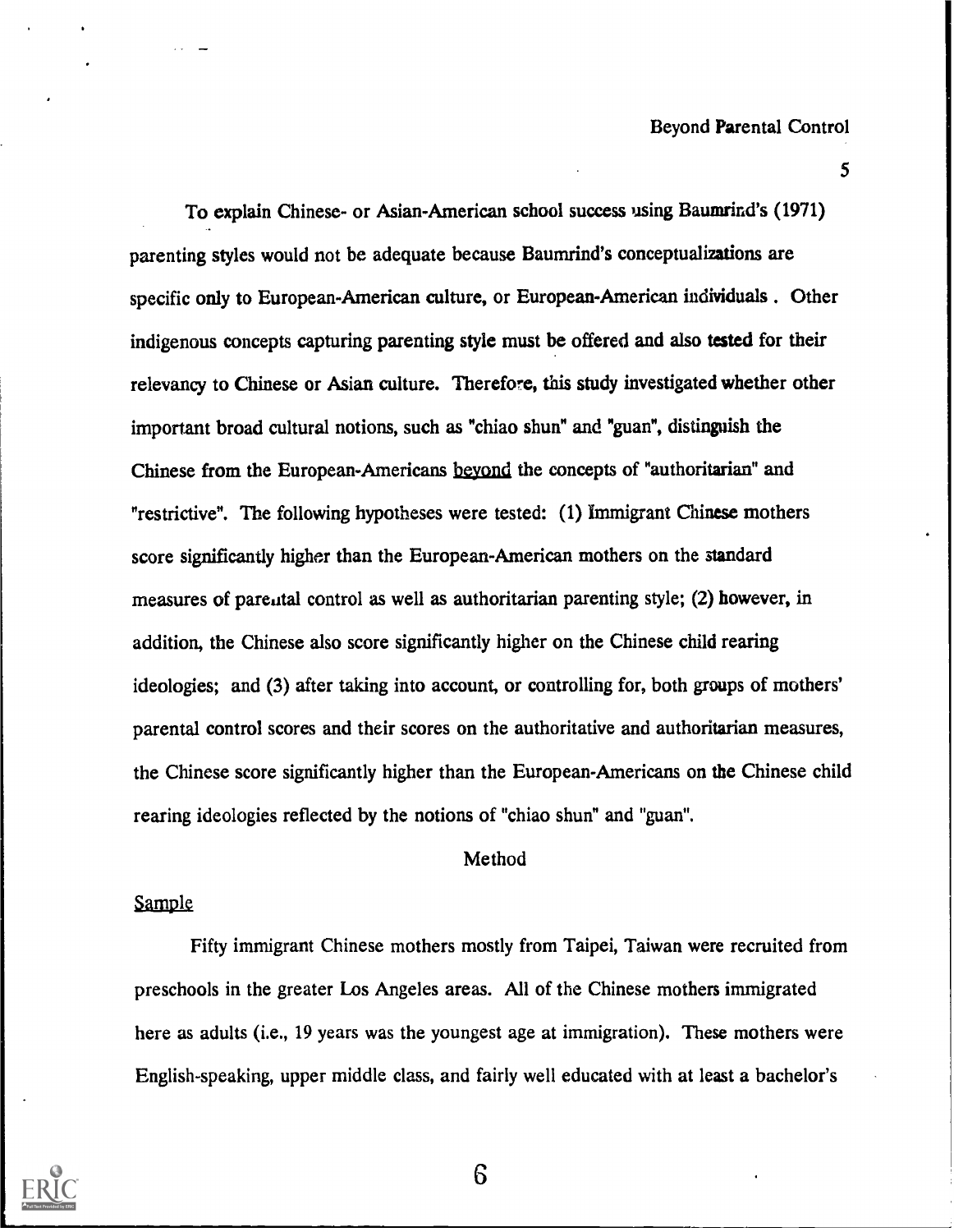$\mathbf{6}$ 

degree (i.e, the mean number of years of education was 16.58). Their children were preschool-aged, ranging from 2 to 5 years with a mean of 3.72 years. There were 27 girls and 23 boys.

Fifty European-American mothers of at least the third generation with preschoolaged children, and were recruited from various preschools in the west Los Angeles area. All of these mothers were also upper middle class and fairly well educated. However, their mean number of years of education  $(M=17.76)$  was significantly higher than the Chinese,  $t(1,99) = 2.64$ ,  $p < 0.01$ . Their children ranged in age from 2 to 5 years with a mean of 3.88 years, not significantly different from the Chinese,  $p > .365$ . The numbers of European-American boys and girls (i.e., 26 and 24, respectively) were very close to the Chinese numbers, also a nonsignificant difference, p>.05. The figures from these demographic data analyses are provided in Table 1.

Insert Table 1 about here

Measures and Procedures

Block's Child Rearing Practices Report

After collecting demographic or background information, scales derived from Block's (1981) Child Rearing Practices Report (CRPR) were administered in English: the parental control factor (Lin & F.1, 1990), and the authoritative and authoritarian scales (Kochanska, 1990). Some examples of the items from the parental control factor

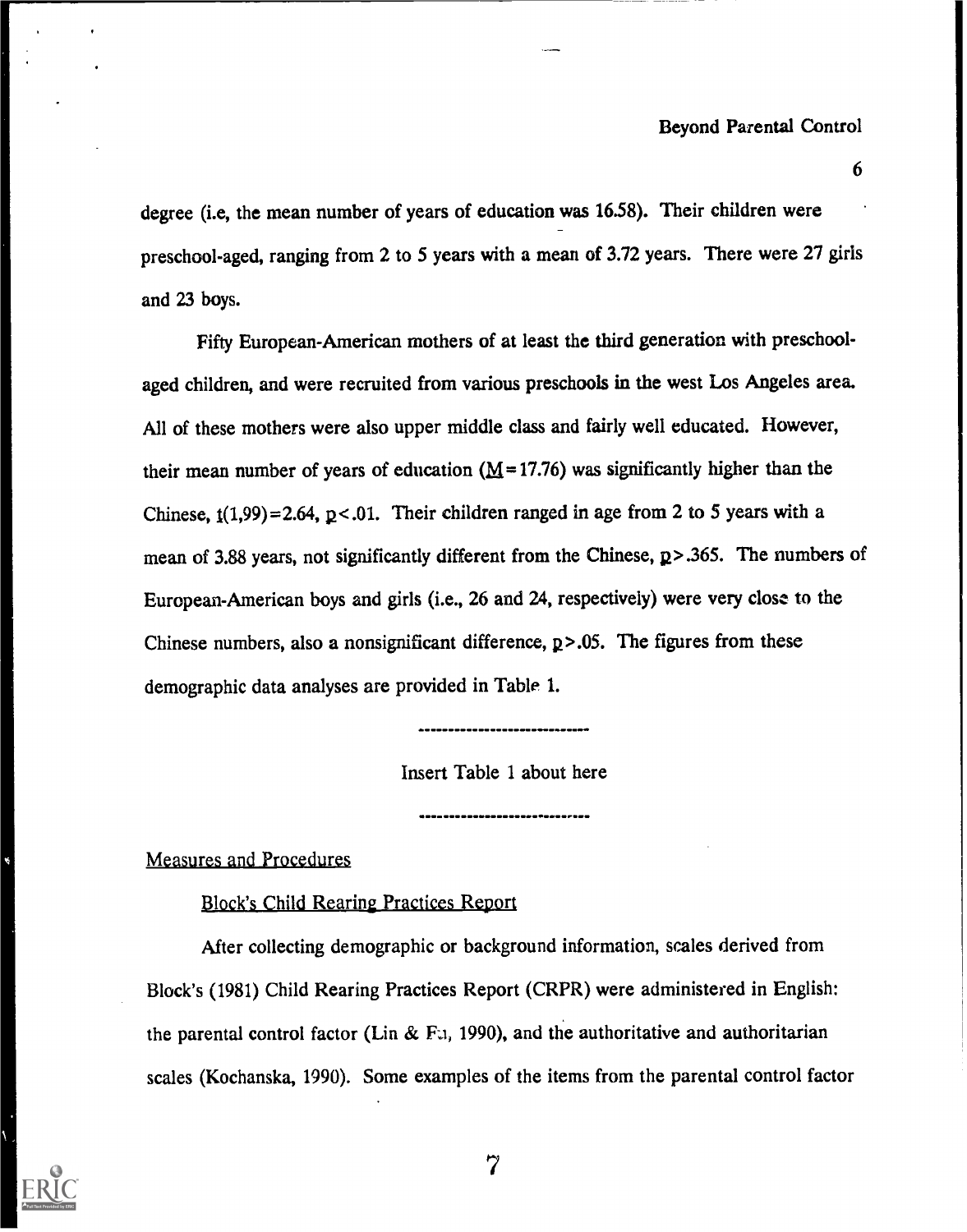$T_{\rm{max}}$ 

were "I have strict, well-established rules for my child", and "I believe that scolding and criticism helps my child". Scale scores for parental control were derived by adding all the scores in the individual items, just as Lin and Fu (1990) had done.

The authoritarian scale consisted of the factors, Authoritarian Control (identical to the parental control factor used by Lin & Fu, 1990), Supervision of the Child, and Control by Anxiety. Refer to Table 2 for a listing of the individual items that comprise these factors.

## Insert Table 2 about here

....... MNIPM11111.M.M..0.111...111.

.....IMIIII41,

The authoritative scale consisted of the factors, Encouragement of Independence, Expression of Affection, and Rational Guidance. Refer to Table 3 for a listing of the individual items that comprise these factors. These were all factors originally derived by Block (1981). However, the specific factors used to comprise the authoritative and authoritarian dimensions were conceptually derived by Kochanska (1990), and are consistent with Baumrind's conceptualizations: Authoritarian comprises high demands and firm enforcement without democratic give-and-take, and parental support or warmth, and the authoritative comprises high demands and firm enforcement with both democratic give-and-take as well as fostering the child's independence, and parental support. The same 5-point Likert-type scale used by both Lin and Fu (1990) and Kochanska (1990) was used in this study (i.e., each item was rated on a scale ranging

![](_page_7_Picture_5.jpeg)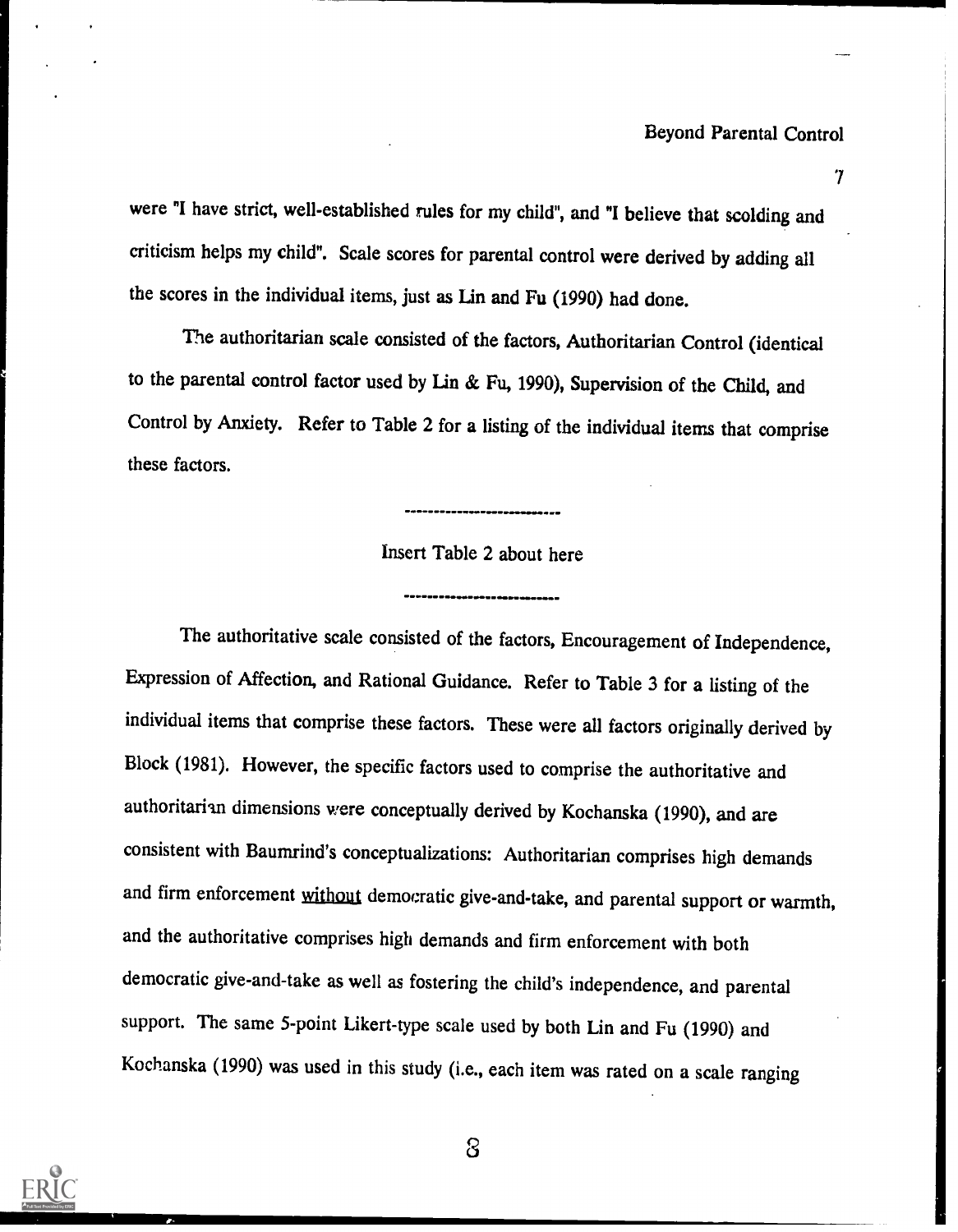from  $1 =$  strongly disagree to  $5 =$  strongly agree).

Insert Table 3 about here

011.011111.11111.1400141MINFO.

The "Training" Questionnaire Items

Thirteen "training" questionnaire items were then administemd by the researcher in English. The same 5-point Likert-type scale described above was used. The training questionnaire covered two areas, "ideologies on child development and learning" (involving 7 items), and "ideologies on the mother-child relationship" (involving 6 items) that were derived from the concepts of "chiao shun" or training, and "guan", discussed earlier. The first area has been derived from the literature on Chinese child rearing and involves the following items: (1) the nature of the child as inherently good (Kojima, 1986; Ho & Kang, 1984); (2) the earliest possible introduction of training (Ho, 1986); (3) the promotion of training through exposing the young child as much as possible to the adult world (Ho, 1989; Wu, 1985), and (4) through explicit example, or comparison to other children (Tobin, Wu, and Davidson, 1989). The second area, "ideologies on the mother-child relationship" has also been derived from the literature and involves such statements as the child being in constant care of the mother, being taken everywhere with the mother, sleeping with the mother, being the sole interest and concern of the mother (Wu, 1985), and the mother making great sacrifice for the education of her child (Stevenson and Lee, 1990; Ho, 1986; Wu & Tseng, 1985).

![](_page_8_Picture_5.jpeg)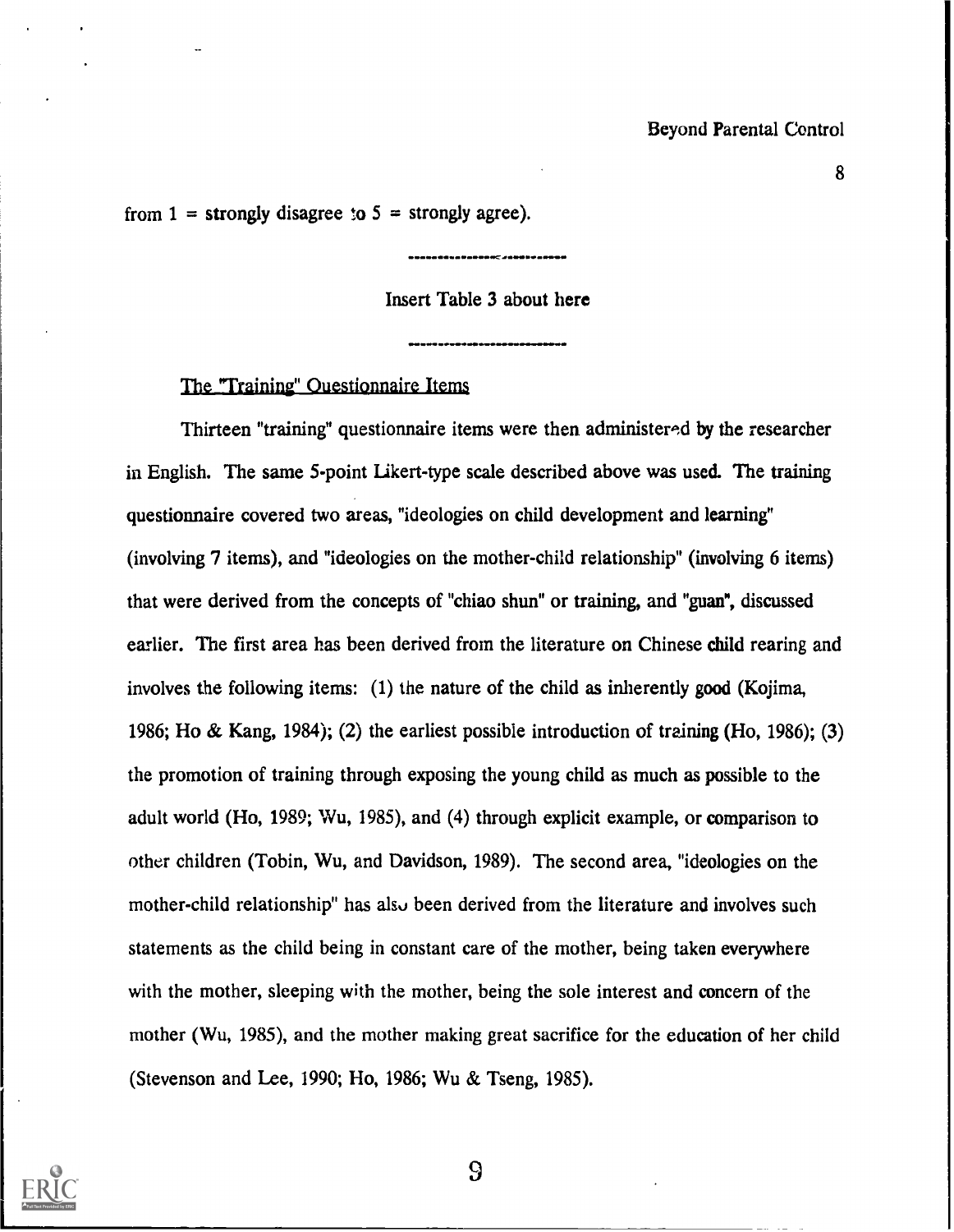9

#### **Results**

#### Ethnic Differences on the Standard Measures & Chinese Child Rearing Ideologies

The findings reported by Lin and Fu (1990) for parental control were replicated in this study. A univariate analysis of variance (ANOVA) was used to test whether the Chinese would score significantly higher on the parental control factor, refer to the first part of Table 4. The results indicate that the Chinese were indeed significantly higher  $(M=24.00)$  than the European-American mothers  $(M=15.24)$  on parental control,  $E(1,99) = 86.52$ ,  $p < .001$ .

11.101INPO14.111

Insert Table 4 about here

Another univariate ANOVA was used to test whether the Chinese mothers would also score significantly higher on the authoritarian scale, refer to the second portion of Table 4. Again, the Chinese mothers were significantly higher ( $M=39.90$ ) than the European-American mothers ( $M = 25.68$ ) on the authoritarian scale,  $E(1,99) = 136.77$ ,  $p$ <.001. However, the Chinese mothers (M=63.26) were not significantly higher than the European-American mothers ( $M=62.92$ ) on the authoritative scale, p > .63, refer to the third portion of Table 4. This finding for the authoritative scale indicates that Chinese mothers do not simply have a greater propensity to score high on everything.

In addition, another univariate ANOVA was conducted on the mothers' mean scores for the Chinese child rearing ideologies to test whether the Chinese mothers

![](_page_9_Picture_8.jpeg)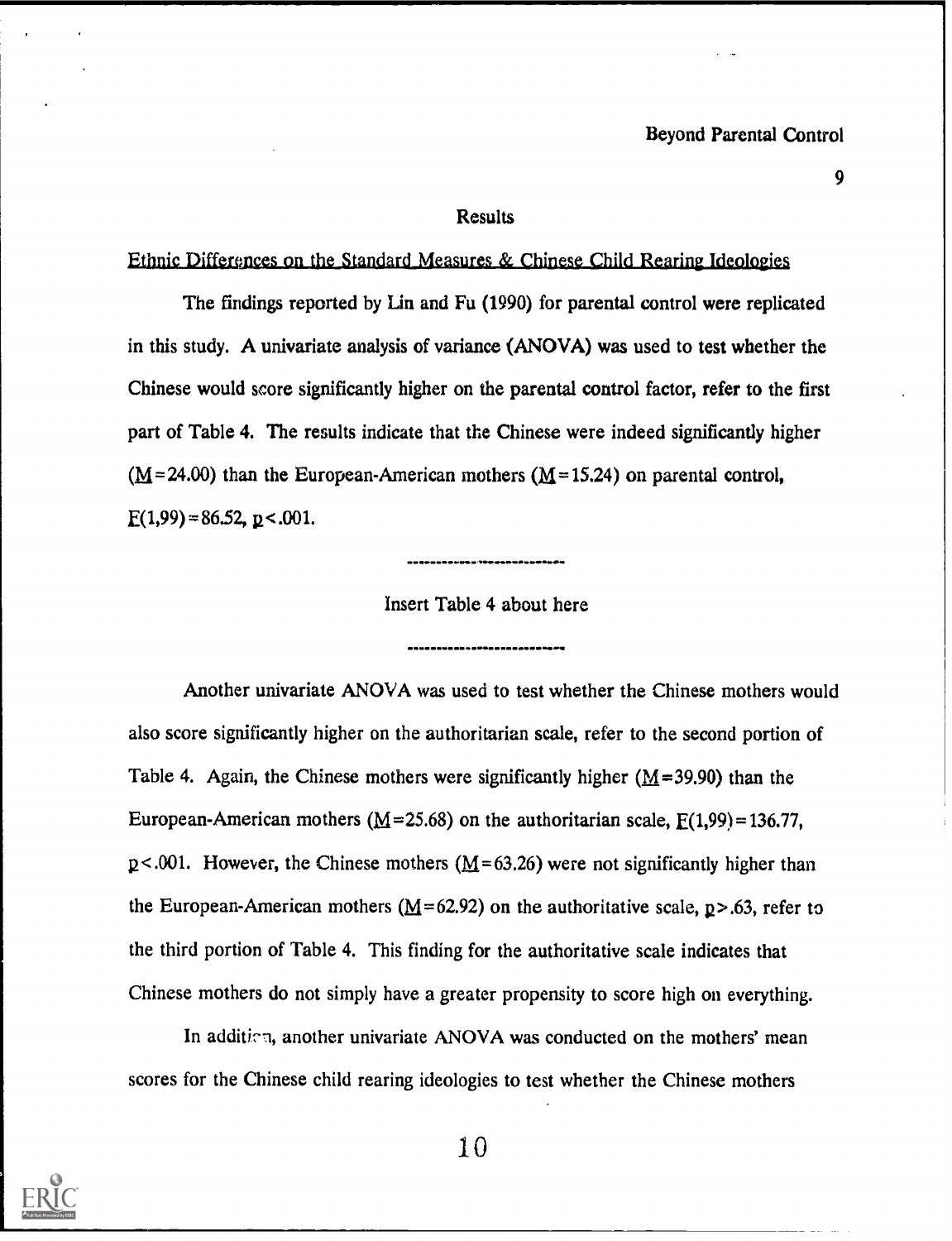10

would endorse these items more than the European-American mothers, refer to the last portion of Table 4. Again, the Chinese mothers scored significantly higher  $(M=57.62)$ than the European-American mothers ( $M=44.14$ ) on the Chinese child rearing ideologies,  $F(1,99) = 100.30$ ,  $p < .001$ .

## Differences on the Chinese Child Rearing Ideologies After Controlling for their Authoritarian/Authoritative Scores

Both groups of mothers' authoritarian and authoritative scale scores, and their education were controlled for to test whether the Chinese mothers would still score significantly higher than the European-American mothers on the Chinese child rearing ideologies. A one-way multivariate analysis of covariance (MANCOVA) was conducted using the covariates, the authoritarian and authoritative scale scores, and the mother's number of years of education. Because there was a significant difference found for mothers' number of years of education, this was also controlled for and included as another covariate. In this MANCOVA, the mother's ethnicity was used as the groups to analyze the 13 Chinese child rearing ideology items. The multivariate tests yielded significant effects for ethnicity after controlling for the covariates, mentioned above,  $E(13,83) = 5.19$ ,  $p < .000$ .

For the post-hoc analyses, separate univariate analyses of variance were conducted on each of the 13 items. Significant ( $p \leq .05$ ) ethnic differences were found on 8 of the 13 Chinese child rearing items with the Chinese mothers scoring higher on all but one of the 13 items. The means and standard deviations for each item by the mothers' ethnicity

![](_page_10_Picture_6.jpeg)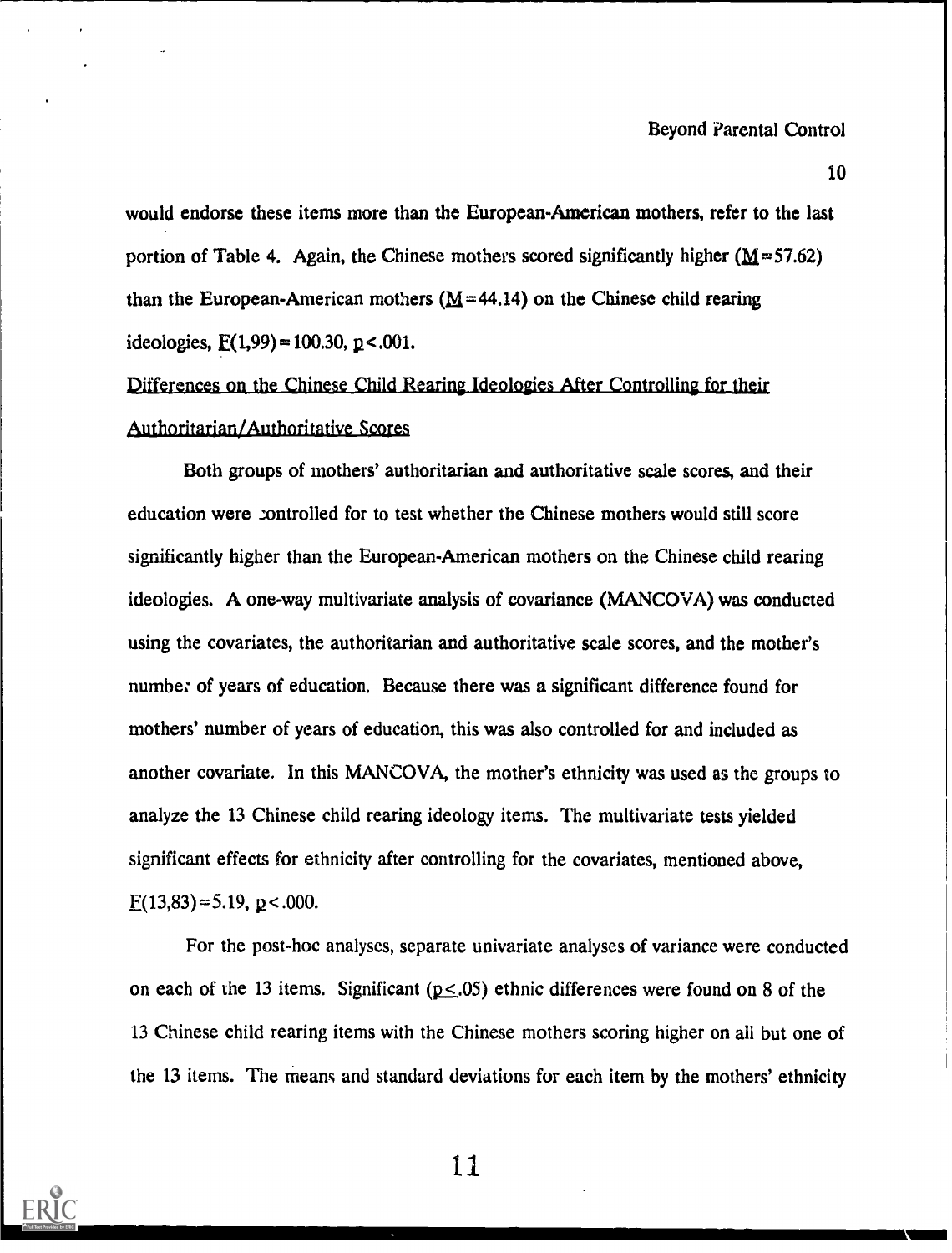are presented in Table 5. Referring to the ideologies of child development and learning,

-----------------------------

## Insert Table 5 about here

the Chinese scored significantly higher than the European-American mothers on the asterisked items listed in the first half of Table 5. Referring to the ideologies of the mother-child relationship, the Chinese also scored significantly higher on the asterisked items listed in the second half of Table 5. On the item "children should be able to be with their mothers and taken on errands, social calls, and social and family gatherings", the European-American mothers were significantly higher than the Chinese.

#### **Discussion**

Just as past studies had shown (Steinberg, et al., 1992; Lin and Fu, 1990; Dornbusch et al., 1987), the Chinese were significantly higher than the European-Americans on the standard measures for parental control, and authoritarian parenting style, but not the authoritative parenting style. They were also significantly higher on the Chinese child rearing ideologies, just as predicted. Also, as predicted, even when accounting for both groups of mothers' scores on authoritarian, authoritative, and education, the Chinese have important pronounced differences from the European-Americans on the concept of "training". This finding indicates that this concept has distinctive features that more adequately describe the Chinese beyond the authoritarian concept, because this concept has evolved from a sociocultural context that Chinese are

![](_page_11_Picture_7.jpeg)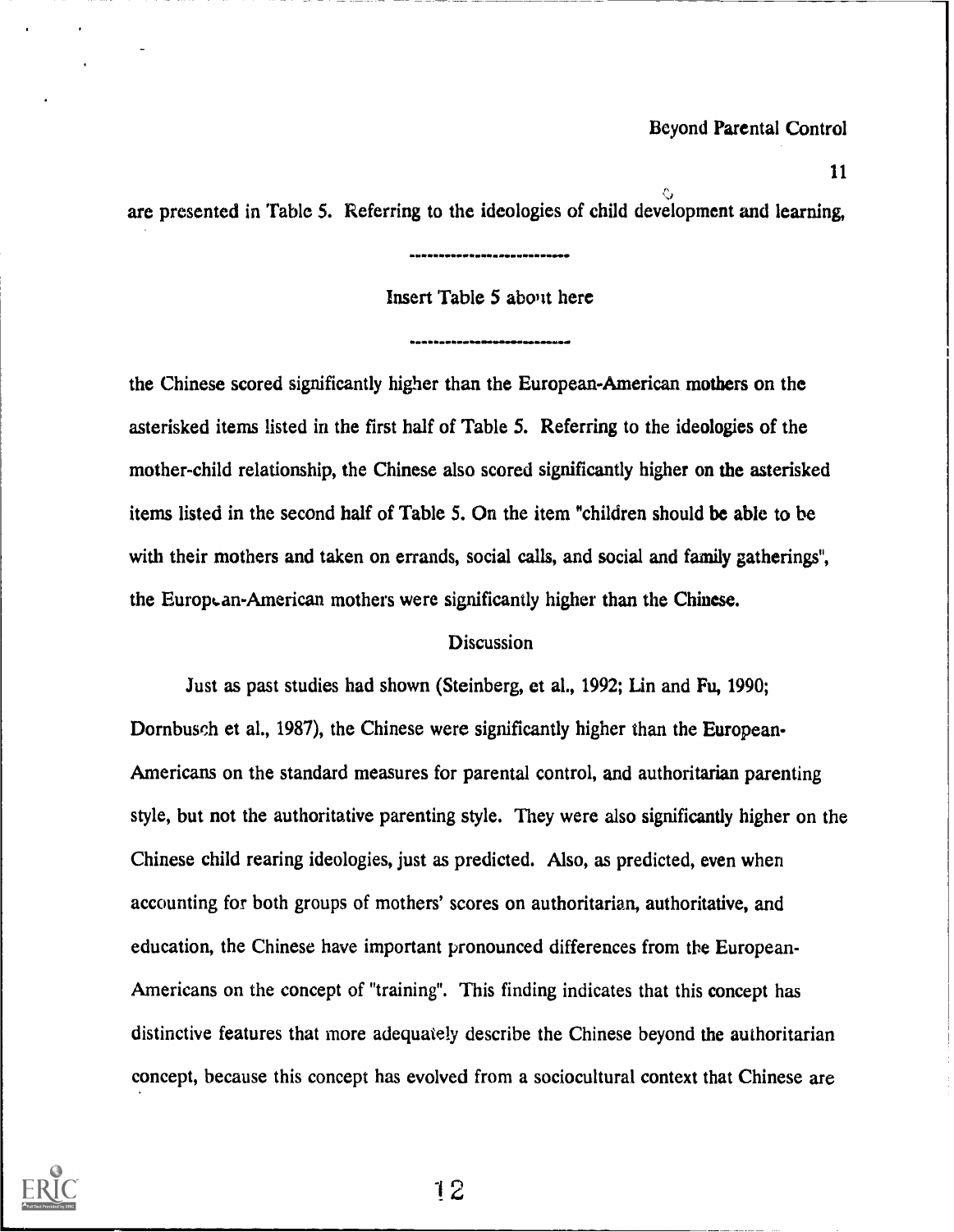not part of.

The "authoritarian" concept has evolved from an American culture and psychology that is rooted :n both the evangelical and Puritan religious influences. Both these religious movements throughout the 1700 and into the 1800's shared an intense concern for the spiritual destiny of their children that resulted in the harsh treatment of children. Both the notions of "original sin" (i.e., the concept of guilt attached to the infant by reason of deprivation of his original nature) and "breaking the child's will" constituted the views of early American child rearing. This movement was claimed to have dominated both the advisory literature available to parents, and the children's own reading for up to two centuries (Morgan & Vinovski, 1985). Most historians in child development recognize that following World War II, there was a distinct shift from authoritarian to more permissive modes of child rearing emphasizing a more "child centered" and democratic approach. Because the permissive movement in child rearing was most evidently a backlash against the harsh, ambivalent treatment of children, the authoritarian concept received even more "notoriety" as the antithesis to the more "modern", democratic, and individualistic approach. Although in developmental psychology Baumrind is recognized for her conceptualization of "authoritarian", this idea has been a fundamental preoccupation throughout American history, and thus is part of a larger context than the discipline of developmental psychology.

These highly-charged negative "derivations" of authoritarian have been applied to describe the parenting styles of individuals who in no way share this same historical

![](_page_12_Picture_4.jpeg)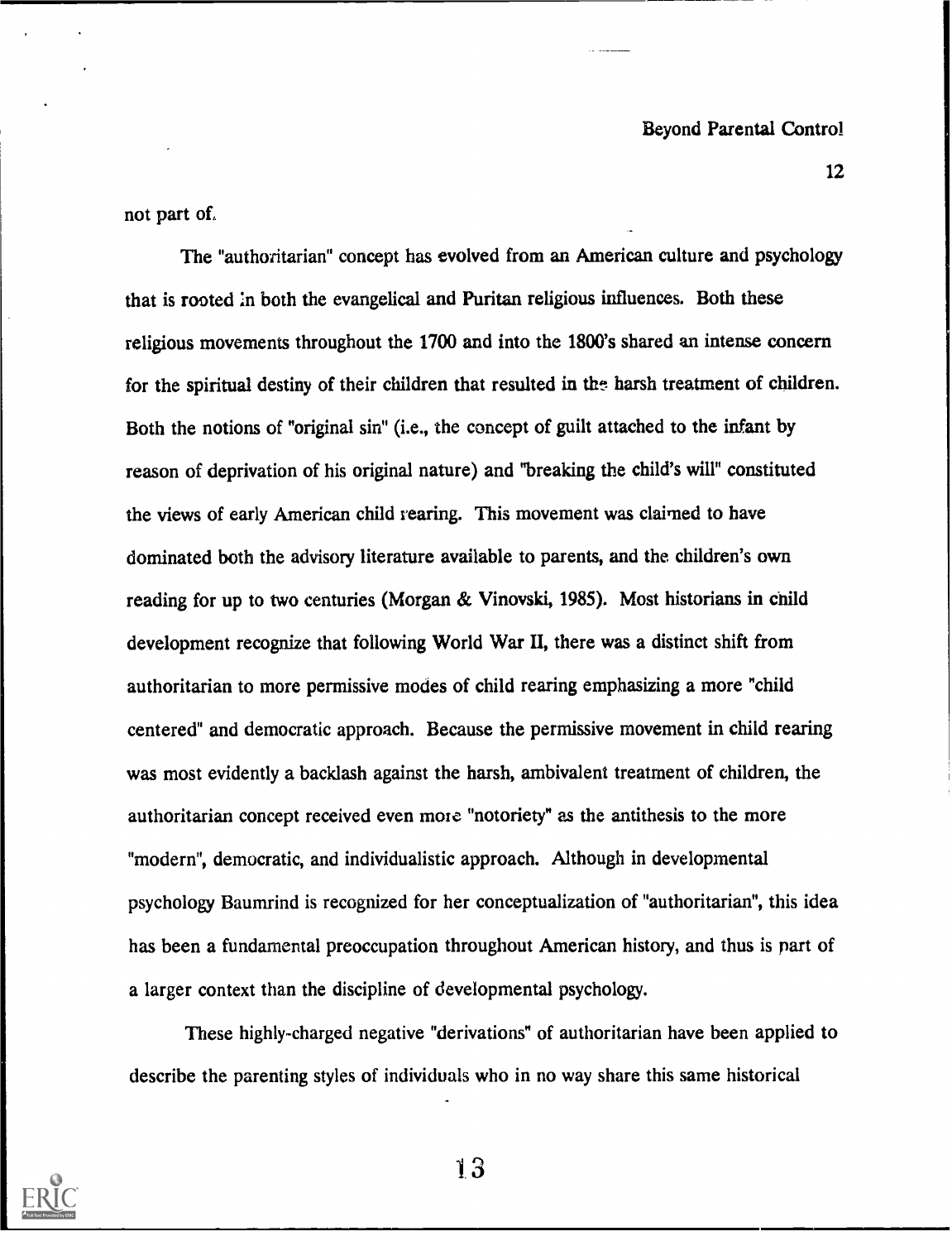13

sociocultural context. Scoring high on measures of "authoritarian" could not have the same meaning for Chinese as it could for European-Americans who have experienced this sociocultural context. Perhaps, for Chinese scoring high on the "authoritarian" parenting style may indicate something somewhat akin to their concepts of "chiao shun" and "guan", because both "authoritarian" and "chiao shun" accord parents with an authority that stresses a set standard of conduct. However, as the results indicate, even when both groups of mothers were, in a sense, "matched" on their authoritarian scores, there were still important differences apparent between both groups of mothers on the Chinese concepts. In other words, for the Chinese, the concept of training still holds some distinctive meaning that is not part of the authoritarian concept.

One distinctive feature of this concept of training for the Chinese involves the role or responsibility acquired to the mother to be highly involved, caring, and concerned. Specifically, Chinese mothers in comparison to European-American mothers endorsed (1) a high level of maternal involvement for promoting success in the child, (2) being the sole or central caretaker of the child, and (3) having the child physically close to the mother by sleeping with the mother. Therefore, the concept of training includes a type of high involvement, and physical closeness that may not be a central part of the authoritarian concept, and is quite distinctive of the Chinese.

On the other hand, European-Americans do not share the sociocultural traditions and values of the Chinese that have shaped the perspectives of "chiao shun" or "training" for child rearing. For the European-American mothers in this study, the word "training"

![](_page_13_Picture_5.jpeg)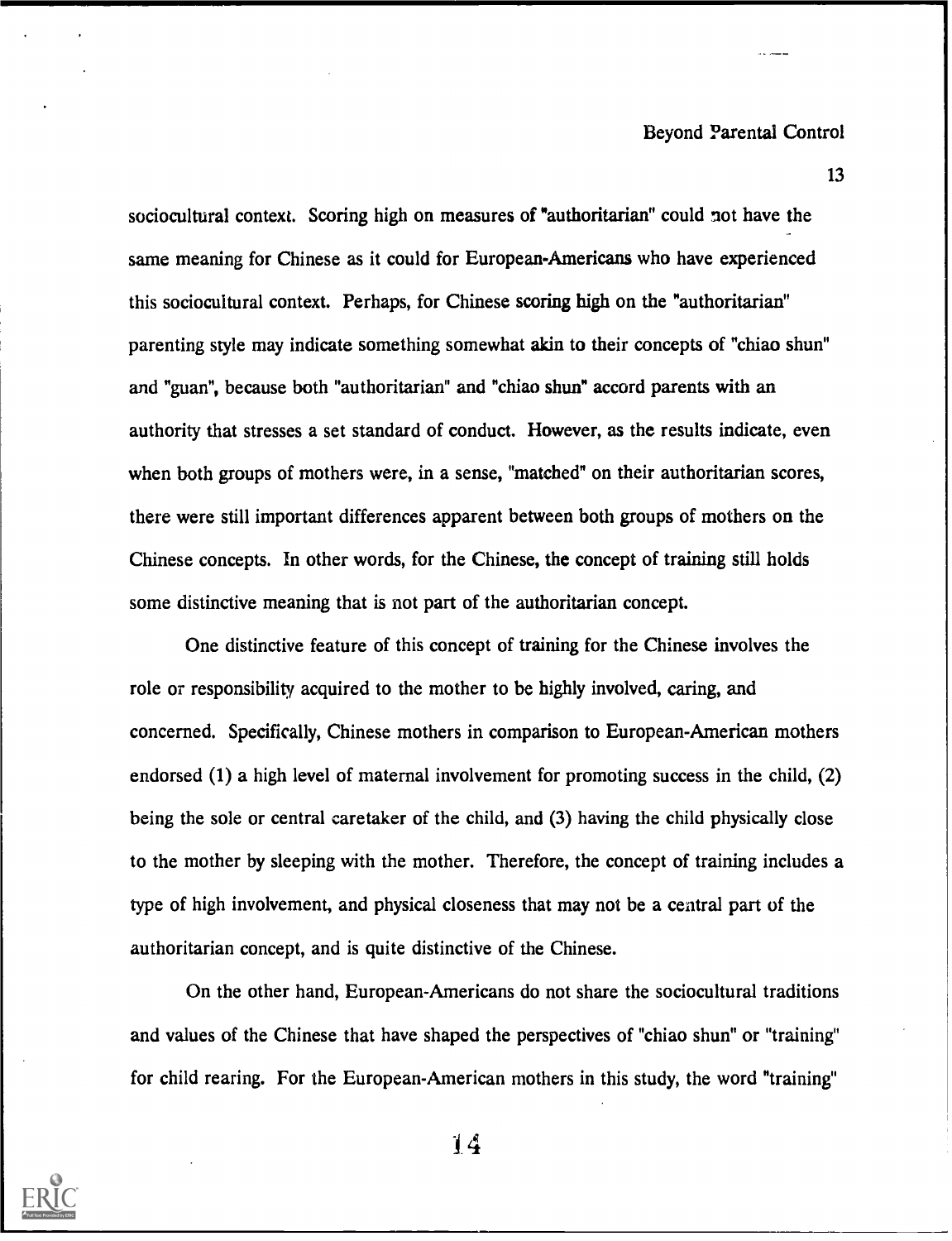itself often evoked associations such as "militaristic", "regimented", or "strict" that were interpreted as being very negative; whereas for the Chinese mothers this word did not evoke such associations, and  $w$ <sup>2</sup> instead interpreted to mean a stricter or more rigorous "teaching", "educating", or "inculcating" that was regarded as being very positive. Because this concept of training has also evolved from a sociocultural tradition that is not shared by European-Americans, this concept would also not be relevant for these individuals.

Thus, both the concepts of "chiao shun" and "authoritarian" have their own sociocultural "traditions" that have shaped how these concepts are defined. When these concepts are taken out of their sociocultural context and applied to individuals of differing traditions, they can be quite misleading. In fact, the parenting style paradox found for the outcome of Asian school achievement is just one example. The findings by Dornbusch et al. (1987) and Steinberg et al. (1992) are important and telling in that the strength of the positive relationship between the optimal parenting style (i.e., authoritative), and school achievement for European-Americans is, on the other hand, quite weak or unclear for Asians.

The findings in the present study indicate that the global parenting concept of training or "chiao shun" should be explored in future studies that include Asians. Further studies must also explore how this concept of training is related to other indicators of maternal behavior such as involvement in the child's schooling, or to family variations such as accultured: a level. This parenting concept must also then be tested against the outcome of school achievement to explain the Asian paradox found by Dornbusch et al.

![](_page_14_Picture_4.jpeg)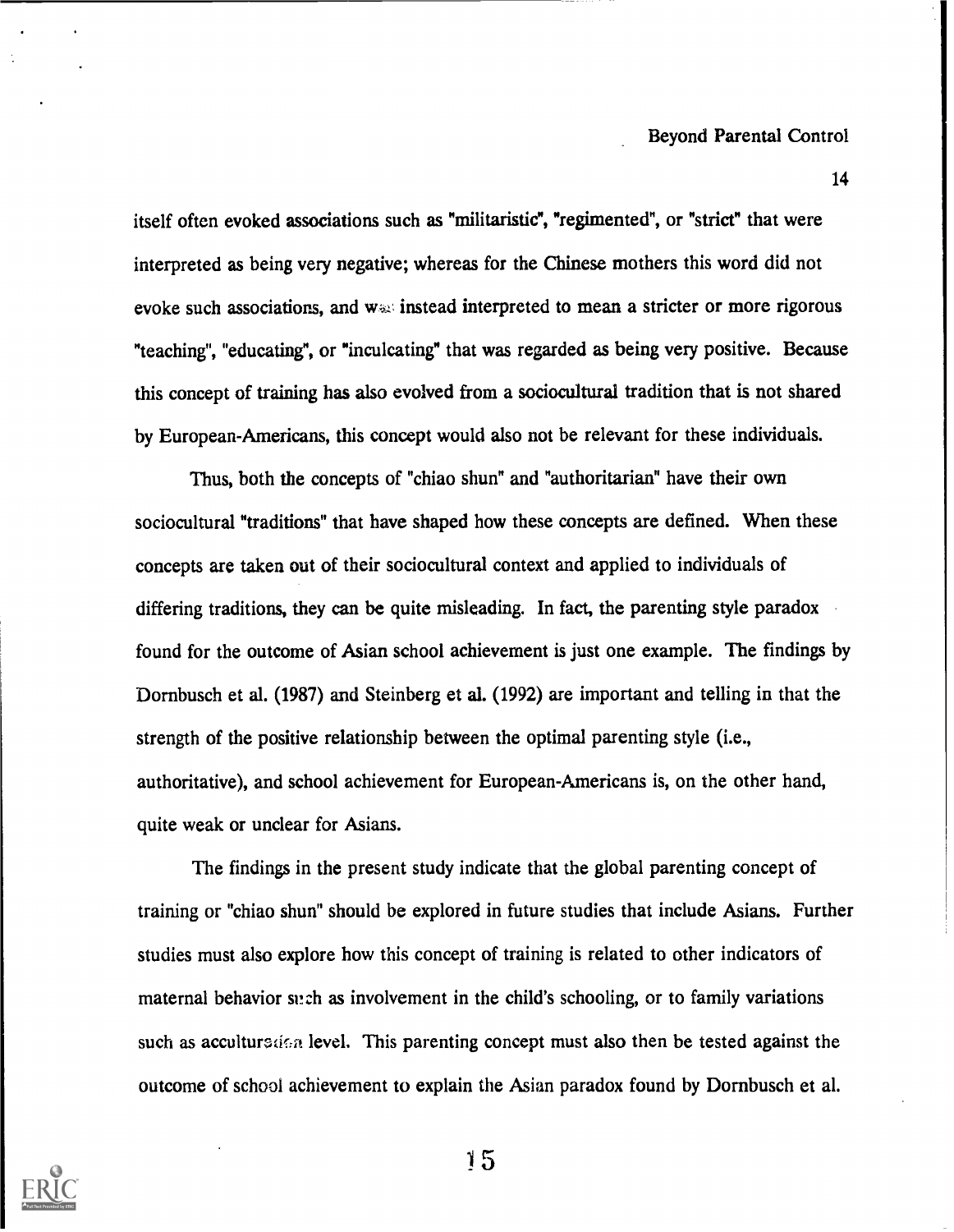(1987).

Ultimately, researchers must be able to appreciate and be aware of how the larger theoretical frameworks or disciplines that they adhere to are also influenced by culture. The developmenta<sup> $\mathbf{r}$ </sup> psychology framework is greatly influenced by a North American "psychology", or culture that has been immensely preoccupied with "individualism" and "independence", stressing freedom, individual choice and self-expression, separateness, and uniqueness. In order to offer conceptualizations for describing individuals from other cultures or sociocultural contexts, researchers must not simply offer reformulated or alternative conceptualizations from within the same theoretical discipline or framework. Because the developmental psychology framework in the United States represents a more individualist perspective, this framework would not be useful for formulating conceptualizations that are intended to be applied to individuals from other cultures. More culturally-viable concepts can be offered from a framework based on an indigenous or native appreciation of culture, for example, the Chinese culture that emphasizes a much less individualistic interpretation of childhood socialization and development. This study is important, because it offers more than just a reformulation of Baumrind's parenting styles relevant to Asians. Instead, this study offers indigenous concepts that were formulated entirely outside of North American psychology: The Chinese concepts were derived from a cultural framework emphasizing Confucius traditions consisting of the role responsibilities for maintaining harmonious relations with others.

![](_page_15_Picture_3.jpeg)

)6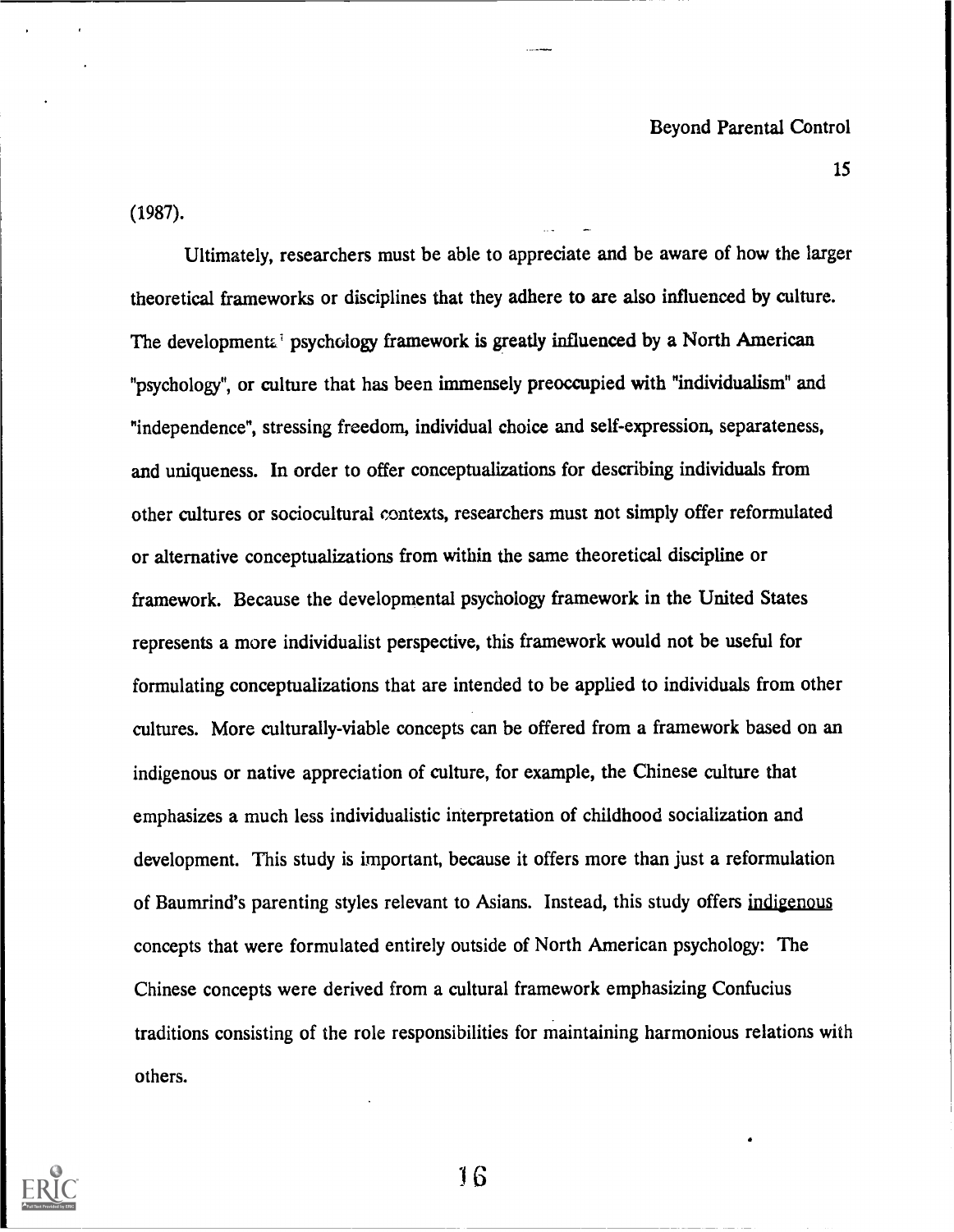#### References

Baumrind, D. (1971). Current patterns of parental authority. Developmental Psychology Monographs,  $4(1, Part 2)$ .

- Block, J. H. (1981). The Child-rearing Practices Report (CRPR): A Set of Q Items for the Description of Parental Socialization Attitudes and Values. Berkeley: University of California, Institute of Human Development.
- Dornbusch, S., Ritter, P., Leiderman, P., Roberts, D., & Fraleigh, M. 91987). The relation of parenting style to adolescent school performance. Child Development, 58, 1244-1257.
- Ho, D. Y. F. (1989). Continuity and variation in Chinese patterns of socialization. Journal of Marriage and the Family, 51, 149-163.
- Ho, D. Y. F. (1986). Chinese patterns of socialization: A critical review. In M. H. Bond (Ed.), The psychology of the Chinese people (pp. 1-37). Hong Kong: Oxford University Press.
- Ho, D. Y. F. & Kang, T. K. (1984). Intergenerational comparisons of child-rearing attitudes and practice in Hong Kong. Developmental Psychology, 2Q(6), 1004- 1016.
- Kim, U. & Chun, M. (in press). Educational "success" of Asian Americans: An indigenous perspective. Applied Behavioral Development.
- Kochanska, G. (1990). Maternal beliefs as long-term predictors of mother-child interaction and report. Child Development, 61, 1934-1943.

![](_page_16_Picture_10.jpeg)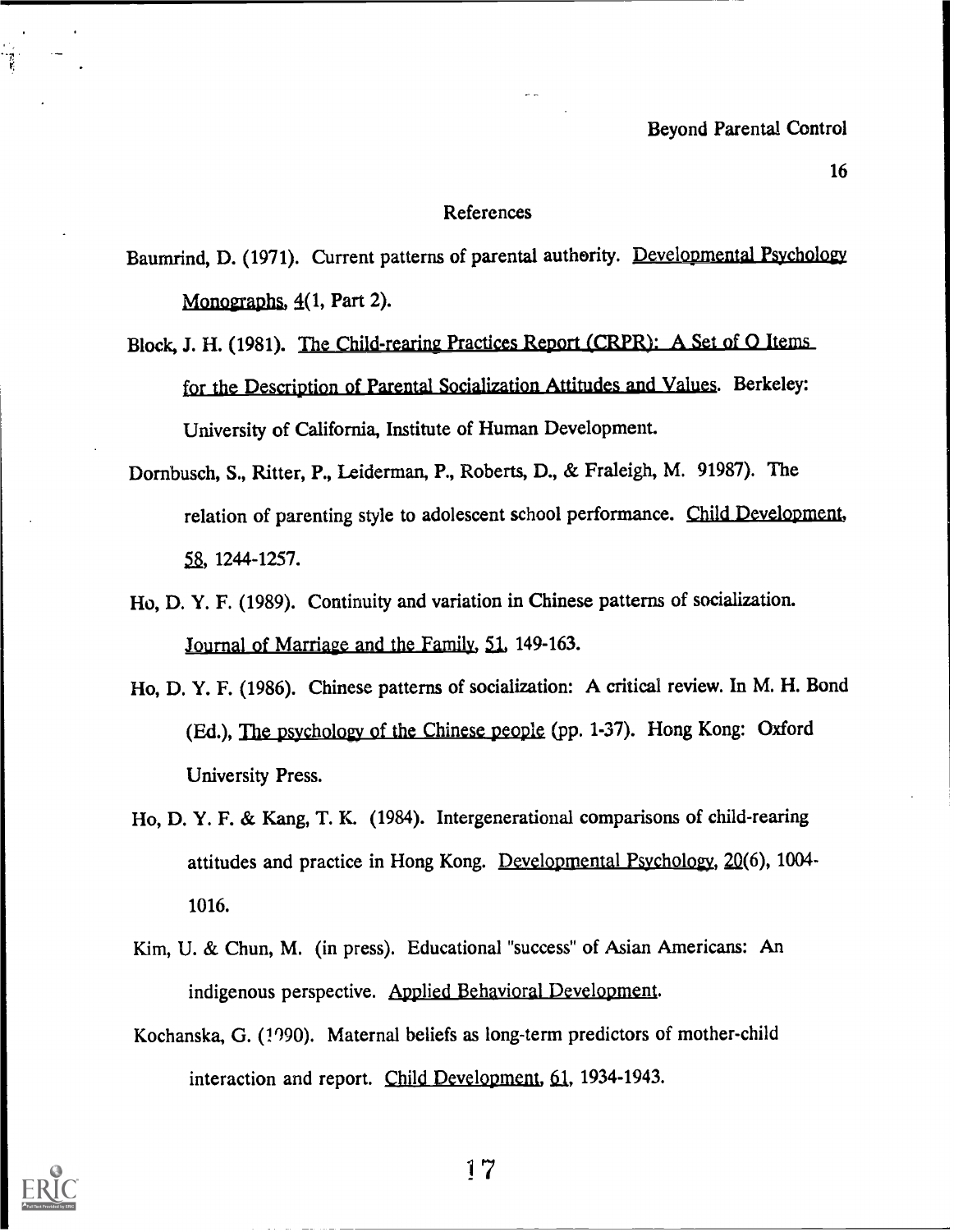- Kojima, H. (1986). Japanese concepts of child development from the rnid-17th to mid-19th century. International Journal of Behavioral Development, 2, 315- 329.
- Lin, C. C., Fu, V. R. (1990). A comparison of child-rearing practices among Chinese, immigrant Chinese, and Caucasian-American parents. Child Development,  $61(2)$ , 429-433.
- Morgan, & Vinovski, . (1985). History of the family and of child development. Monographs of the Society for Research in Child Development, 50(4-5, Serial No. 211).
- Rohner, R. P. & Pettengill, S. M. (1985). Perceived parental acceptance-rejection and parental control among Korean adolescents. Child Development, 56, 524-528.
- Steinberg, L, Elmen, J. D. & Mounts, N. S. (1989). Authoritative parenting, psychosocial maturity, and academic success among adolescents. Child Development, 60, 1424-1436.
- Stevenson, H. W. & Lee, S.Y. (1990). Contexts of achievement. Monographs of the Society for Research in Child Development, 55(1-2, Serial No. 221).
- Tobin, J. J., Wu, D. Y. H., & Davidson, D. H. (1989). Preschool in three cultures. New Haven: Yale University Press.
- Wu, D. (1985). Child training in Chinese culture. In W. S. Tseng & D. Wu (Eds.), Chinese culture and mental health (pp. 113-134). Orlando: Academic Press.

![](_page_17_Picture_10.jpeg)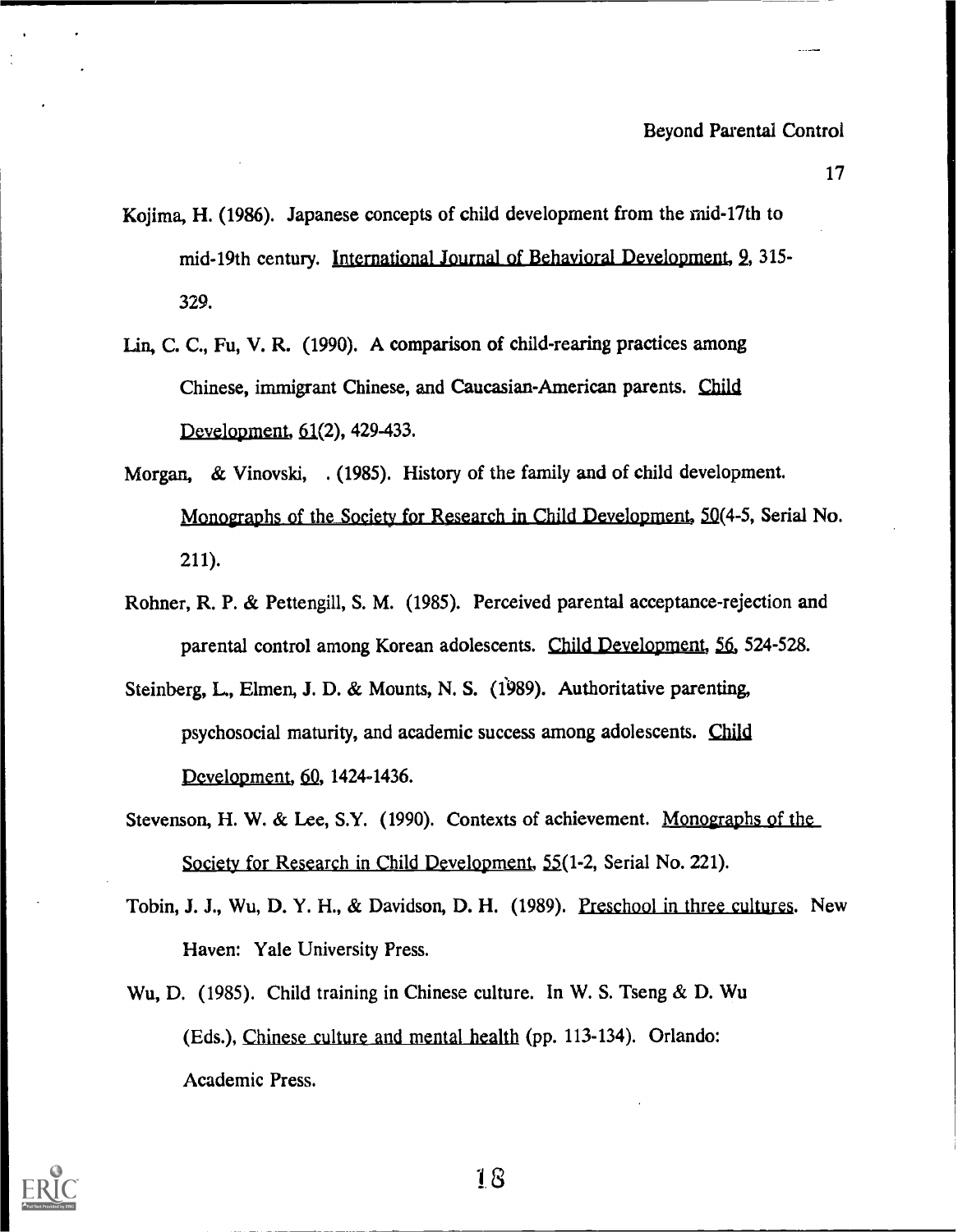- Wu, D., Tseng, W. S. (1985). Introduction: The characteristics of Chinese culture. In W. S. Tseng & D. Wu (Eds.), Chinese culture and mental health (pp. 3-13). Orlando: Academic Press.
- Young, N. F. (1972). Independence training from a cross-cultural perspective. American Anthropologist, 24(3), 629-638.

![](_page_18_Picture_4.jpeg)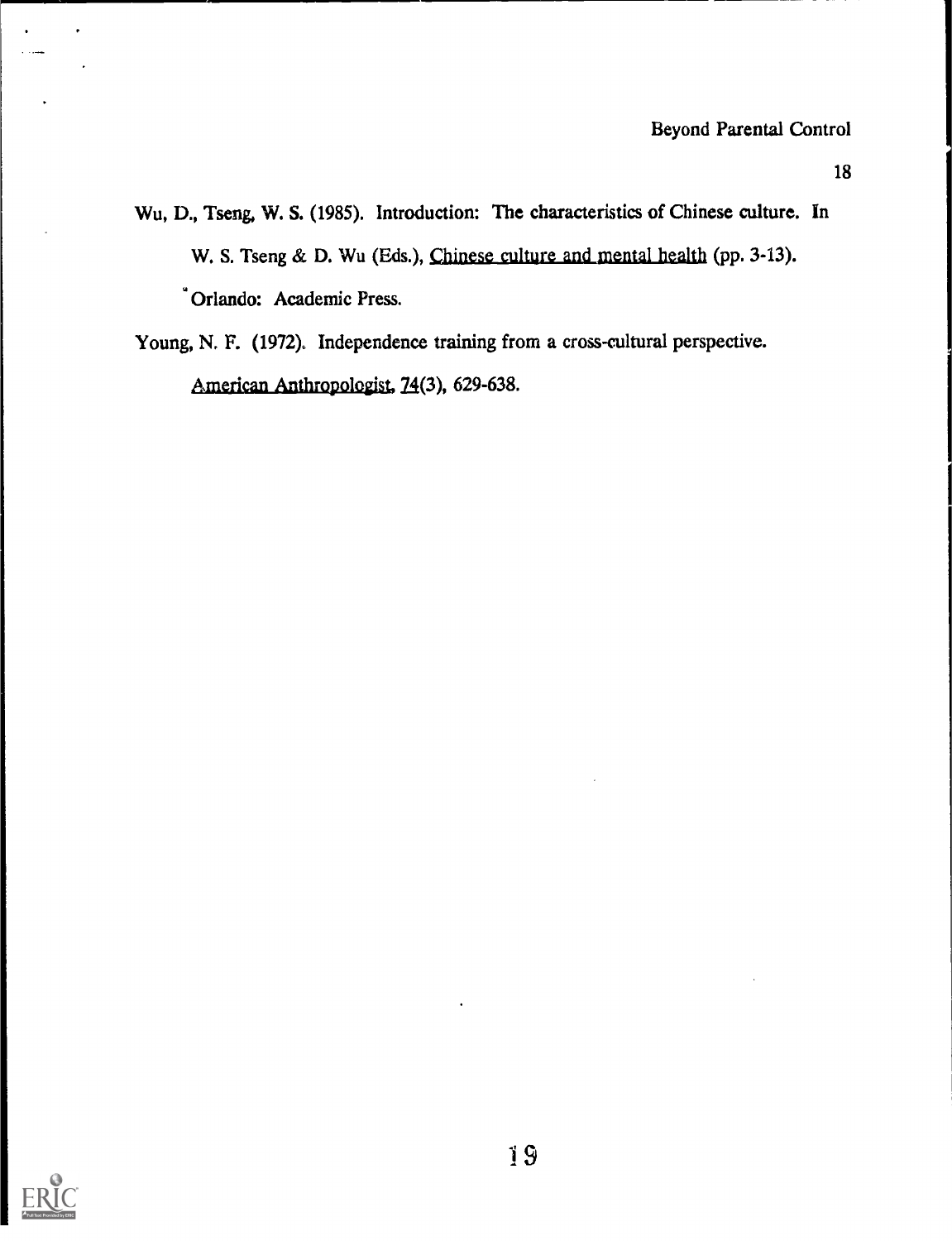## Ruth K. Chao, Ph.D. Department of Psychology, UCLA

| Table 1.                       |                          | <b>Ethnic Differences Versus Similarities in Demographics</b><br>With Means, T-values, and Significance levels |         |                       |  |  |  |
|--------------------------------|--------------------------|----------------------------------------------------------------------------------------------------------------|---------|-----------------------|--|--|--|
| Demographic<br><b>Variable</b> |                          | Means                                                                                                          | T-Value | Significance<br>Level |  |  |  |
|                                |                          |                                                                                                                |         |                       |  |  |  |
| Mother's $#$ years of educat.  |                          |                                                                                                                | $-2.64$ | .01                   |  |  |  |
|                                | Chinese                  | 16.58                                                                                                          |         |                       |  |  |  |
|                                | Euro-American            | 17.76                                                                                                          |         |                       |  |  |  |
|                                | Mother's education level |                                                                                                                | -2.99   | .003                  |  |  |  |
|                                | Chinese                  | 3.10                                                                                                           |         |                       |  |  |  |
|                                | Euro-American            | 3.66                                                                                                           |         |                       |  |  |  |
| Child's age                    |                          |                                                                                                                | $-.91$  | .365                  |  |  |  |
|                                | Chinese                  | 3.72                                                                                                           |         |                       |  |  |  |
|                                | Euro-American            | 3.88                                                                                                           |         |                       |  |  |  |
|                                | Number of older siblings |                                                                                                                | .96     | .341                  |  |  |  |
|                                | Chinese                  | .52                                                                                                            |         |                       |  |  |  |
|                                | Euro-Americans           | .40                                                                                                            |         |                       |  |  |  |
|                                |                          |                                                                                                                |         |                       |  |  |  |
| Number of younger siblings     |                          |                                                                                                                | $-1.82$ | .072                  |  |  |  |
|                                | Chinese                  | .26                                                                                                            |         |                       |  |  |  |
|                                | Euro-Americans           | .44                                                                                                            |         |                       |  |  |  |
|                                |                          |                                                                                                                |         |                       |  |  |  |

![](_page_19_Picture_4.jpeg)

 $\cdot$ 

 $\frac{1}{2}$ 

 $\ddot{\phantom{0}}$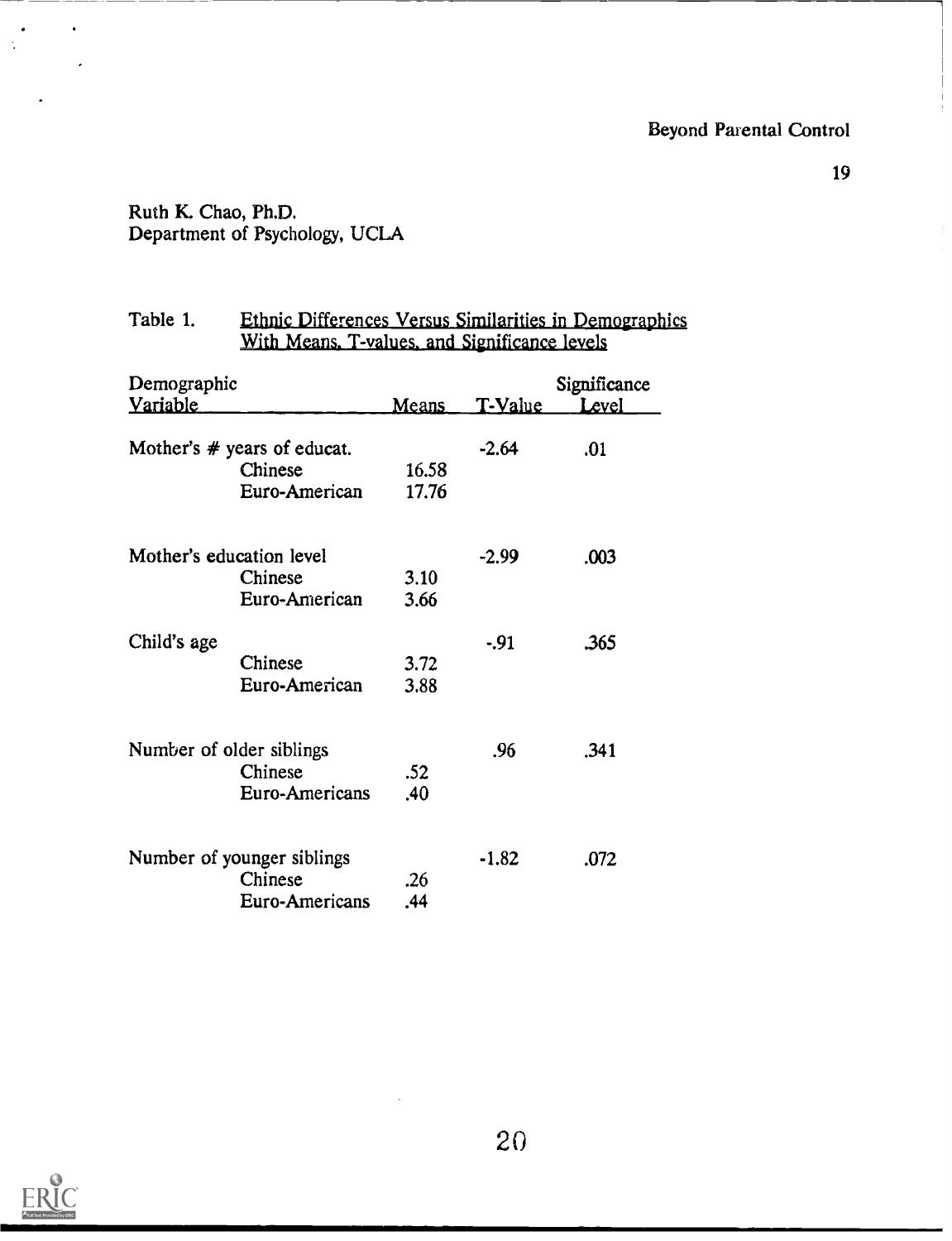20

Ruth K. Chao, Ph.D. Department of Psychology, UCLA

## Table 2. Factors Used by Kochanska For the Authoritarian Dimension

## Anthoritarian Control

I have strict, well-established rules for my child.

I believe children should not have secrets from their parents.

I believe that scolding and criticism helps my child.

I believe that a child should be seen and not heard.

I do not allow my child to say bad things about his/her teacher.

I believe physical punishment to be the best way of disciplining.

I teach my child to ke  $\sim$  control of his/her feelings at all times.

I do not allow my child to question my decisions.

I do not allow my child to get angry with me.

Supervision of child (SUPERV)

I make sure I know where my child is and what he is doing at all times.

I believe it is unwise to let children play a lot by themselves without supervision from grown-ups.

Control by anxiety induction (CNTANX) I teach my child that in one way or another punishment will find him when he is bad.

I control my child by warning him about the bad things that can happen to him.

![](_page_20_Picture_19.jpeg)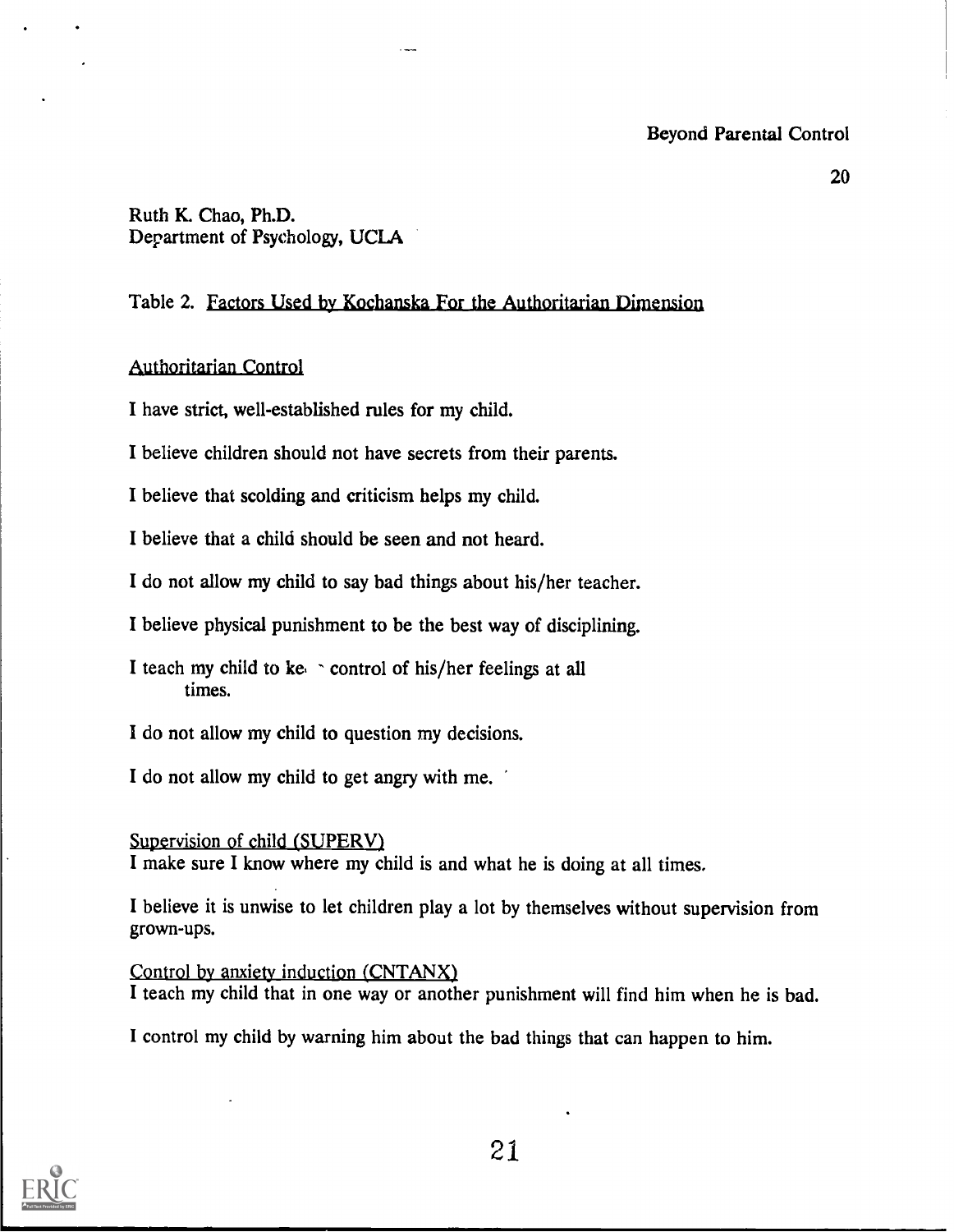## Ruth K. Chao, Ph.D. Department of Psychology, UCLA

## Table 3. Factors Used By Kochanska For the Authoritative Dimension

### Encouragement of independence (ENCIND)

I respect my child's opinions.

I usually take into account my child's preferences in making plans for the family.

I encourage my child to be independent of me.

I teach my child that he/she is responsible for what happens to him/her.

I give my child a good many duties and responsibilities.

## Expression of affection items (EXPRES)

When I am angry with my child I let him/her know it.

I am easygoing and relaxed with my child.

I joke and play with my child.

My child and I have warm intimate times together.

I express affection by hugging, kissing, and holding my child.

I feel a child should be given comfort and understanding when he/she is scared or upset.

Rational guiding of child (RATINL)

I talk it over and reason with my child when he misbehaves.

I believe in praising a child when he is good and think it gets better results than punishing him when he is bad.

I make sure my child knows that I appreciate what he tries or accomplishes.

![](_page_21_Picture_20.jpeg)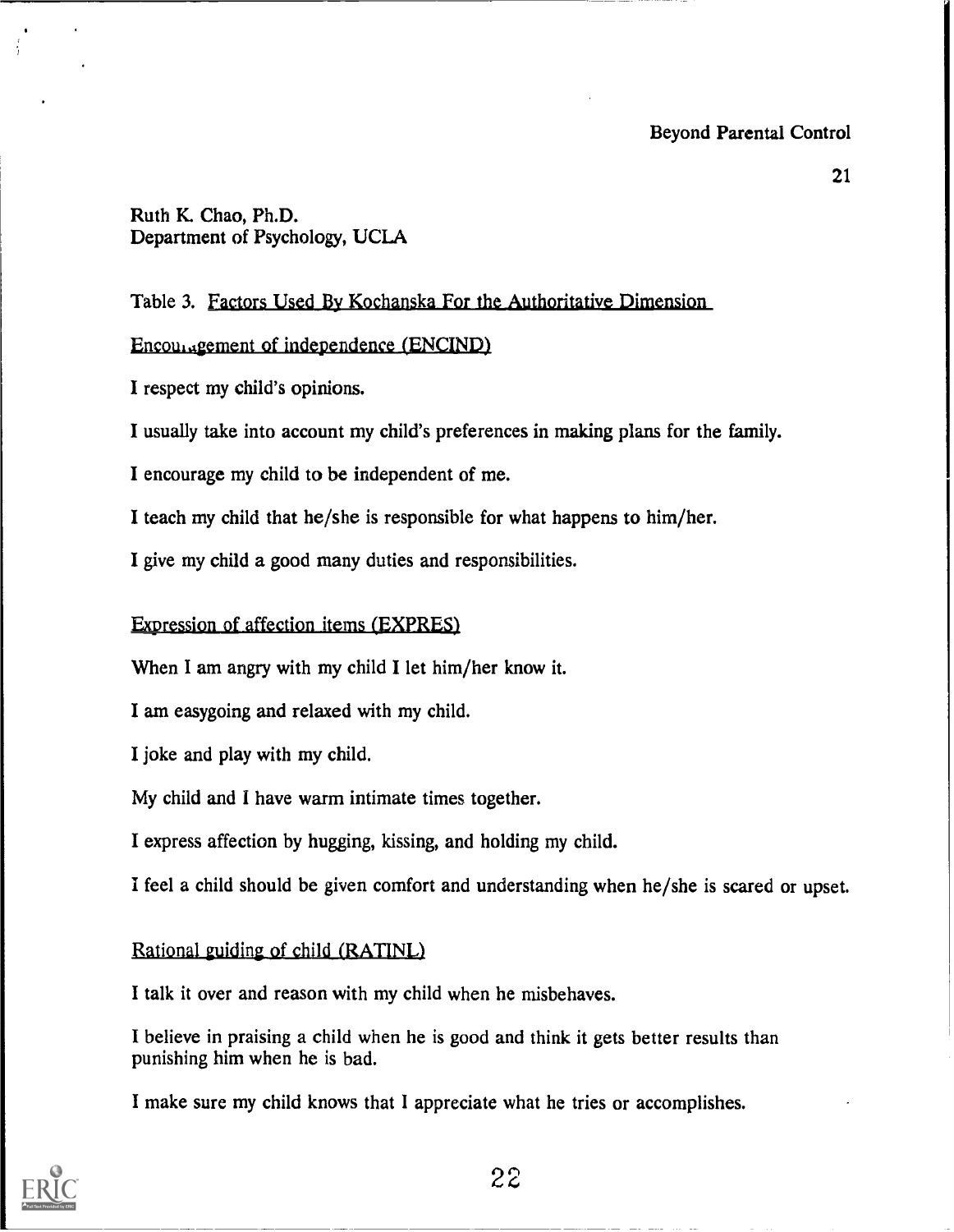## Ruth K. Chao, Ph.D. Department of Psychology, UCLA

 $\ddot{\phantom{a}}$ 

#### Table 4. Univariate Results on Authoritarian & Authoritative Scales & Chinese Child Rearing Ideologies Involving "Training"

|                         | Means | F-Value | Significance Level |
|-------------------------|-------|---------|--------------------|
| <b>Parental Control</b> |       | 86.52   | .001               |
| Chinese                 | 24.00 |         |                    |
| Euro-American           | 15.24 |         |                    |
| Authoritarian           |       | 136.77  | .001               |
| Chinese                 | 39.90 |         |                    |
| Euro-American           | 25.68 |         |                    |
| Authoritative           |       | n.s.    | .630               |
| Chinese                 | 63.26 |         |                    |
| Euro-American           | 62.92 |         |                    |
| "Training" Items        |       | 100.30  | .001               |
| Chinese                 | 57.62 |         |                    |
| Euro-American           | 44.14 |         |                    |

![](_page_22_Picture_5.jpeg)